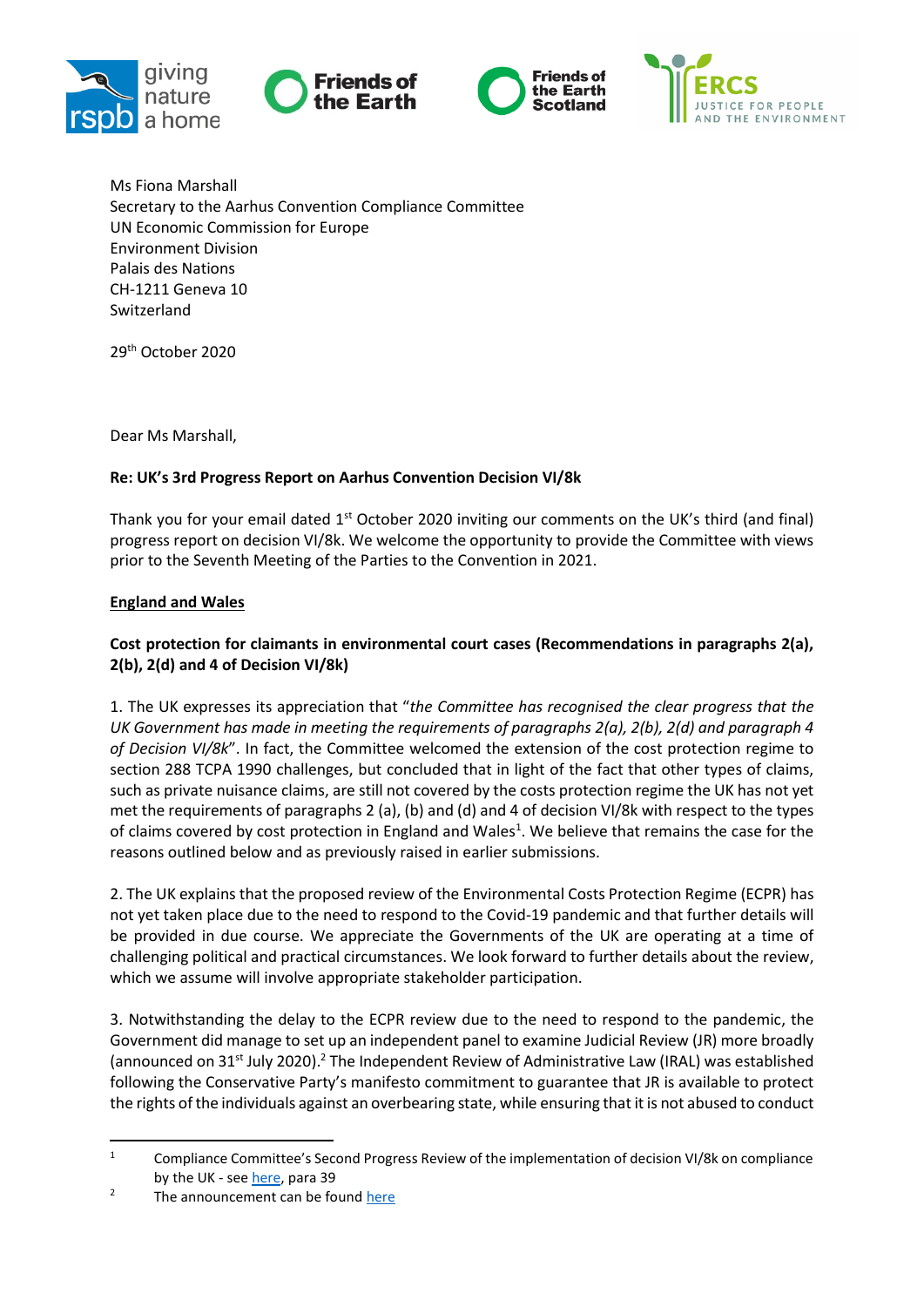







politics by another means or to create needless delays. A panel of experts chaired by Lord Faulks QC will consider whether the right balance is being struck between the rights of citizens to challenge executive decisions and the need for effective and efficient government. The review will examine a range of data and evidence, including relevant caselaw, on the development of JR and consider whether reform is justified.<sup>3</sup> It is fair to say that there is wide-spread concern across civil society at the apparent motivations and timing for this review following on from Brexit, and in the middle of a pandemic, not least given the potentially damaging implications for the rule of law and access to justice, in a nation state that does not have a written constitution.

4. On  $7<sup>th</sup>$  September 2020, IRAL published a call for evidence with a deadline for responses of 26<sup>th</sup> October 2020.<sup>4</sup> We attach evidence submitted by Wildlife & Countryside Link, Friends of the Earth and the RSPB for the Committee's information. We, and others, have emphasised the importance that the conclusions and recommendations of the Review are based on: (i) the views and experience of not only JR practitioners and public bodies, but also those relying on JR as a remedy of last resort ("the public concerned", as recognised in the Aarhus Convention); and (ii) and that it is based on robust evidence (and not just anecdotal or political views). In this respect, we are concerned that while question 1 seeks the experience of those on the receiving end of claims, the views of claimants are not sought at any stage in the Review. Similarly, question 3 frames JR as a wholly antagonistic process between claimants and public authorities, rather than a situation where it can help clarify the law, improve services from public bodies and ensure good governance. Despite the negative narrative surrounding the review, we hope the panel of experts will adopt an open and balanced approach and will scrupulously hear and reflect in their recommendations the views of those depending on JR as their only real means of correcting unlawful governance.

# **Types of claims covered**

5. The UK maintains that the forthcoming review of the ECPR is the most appropriate vehicle to address non-compliance regarding private nuisance claims. We appreciate the logic of this, but we are conscious that the Compliance Committee adopted its findings in Communications ACCC/C/2013/85 and ACCC/C/2013/86 on 17<sup>th</sup> June 2015. It is very unfortunate that the UK failed to address prohibitive expense in the context of private nuisance proceedings in the five-year period leading up to the Covid-19 pandemic and thus remains in non-compliance with the Convention in this respect.

# **Eligibility for costs protection**

6. The UK notes the Committee finds no evidence that the UK has not met the requirements of paragraphs 2 (a), (b) and (d) and 4 of decision VI/8k with respect to eligibility for costs protection. The UK also refers to two cases that we had brought to the Committee's attention, in which the High Court ordered a costs cap of £10,000 for cases brought by individuals on behalf of an Unincorporated Association (UA) rather than £5,000, following submissions from the defendants. The UK maintains that it is not clear what point the Communicant makes about eligibility for costs protection through these cases because in both cases the UAs benefitted from costs protection through the ECPR.

7. The point raised was twofold. First, that the position regarding adverse cost exposure for UAs is unclear, which is unhelpful for claimants (and lawyers advising them) in relation to total cost exposure (and so bears on an understanding of whether proceedings may be 'prohibitively expensive', or not). Second, UAs often comprise little more than a small group of local residents, who have come together

 $3$  The Terms of Reference can be foun[d here](https://www.gov.uk/government/news/government-launches-independent-panel-to-look-at-judicial-review)<br> $4$  The Call for Evidence can be found here

The Call for Evidence can be foun[d here](https://assets.publishing.service.gov.uk/government/uploads/system/uploads/attachment_data/file/915905/IRAL-call-for-evidence.pdf)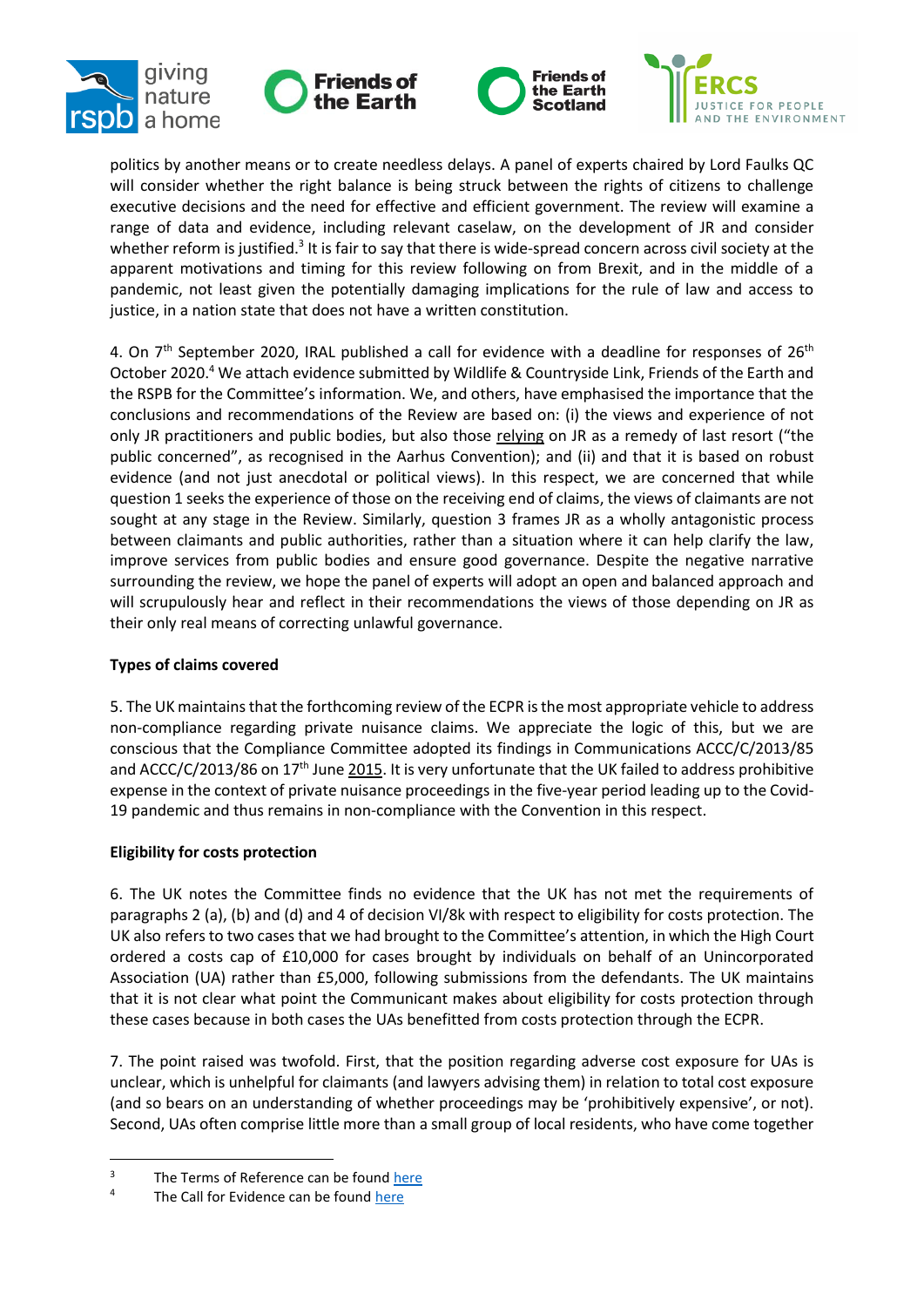







to fight a particular planning or environmental matter and, for them, an adverse cap of £10,000 can make a case prohibitively expensive (and it would not be within the spirit of the Convention for those groups to be exposed to the same default costs cap as, say, a large corporation).

8. The position with regard to certainty (or lack thereof) may be informed by *Aireborough Neighbourhood Development Forum v Leeds City Council and (1) Secretary of State for Housing,*  Communities and Local Government (2) Avant Homes (England) Limited (3) Gallagher Estates Limited<sup>5</sup>, in which Mrs Justice Lieven ruled that, as a matter of principle, UAs have capacity to bring both JR proceedings and statutory challenges in their own name. In particular, she held that while "*… in certain circumstances the addition or substitution of named individuals may be necessary for practical reasons such as security for costs, or where there is uncertainty about membership of the body, the inclusion of named individuals is not necessary for the validity of the claim*".

9. While we welcome the outcome of this case for the standing of UAs, the corollary of the judgment is that defendants may try to argue that a claim must now be brought by a UA in its own right, or by someone acting in a representative capacity, and should therefore automatically attract a cap on adverse costs liability of £10,000 as opposed to £5,000 for a separate individual under CPR 45.43:

 *45.43*

*(1) Subject to rules 45.42 and 45.45, a claimant or defendant in an Aarhus Convention claim may not be ordered to pay costs exceeding the amounts in paragraph (2) or (3) or as varied in accordance with rule 45.44.*

*(2) For a claimant the amount is—*

*(a) £5,000 where the claimant is claiming only as an individual and not as, or on behalf of, a business or other legal person;*

*(b) £10,000 in all other cases.*

10. While UAs can apply for a reduction in the adverse costs cap on the basis of financial information submitted when applying for JR or statutory review, we are concerned that some groups may be put off from embarking on JR with an automatic cap of £10,000 on adverse costs in the first place (partly due to the uncertainty around when a downward variation may be permitted). This would apply particularly to small, recently formed UAs unfamiliar with legal proceedings. Secondly, addressing prohibitive expense in this way will depend entirely on the exercise of judicial discretion, thereby providing no predictability or clarity to those of more limited means before deciding whether to embark on legal proceedings. The reality is that for many of these groups an adverse costs cap of £10,000 is a significant amount of money to raise at short notice and to have as a default starting point. Our view is that if a group must have an individual to act in a representative capacity on its behalf for costs enforcement purposes, then that should attract the £5,000 cap.

11. In light of the above, we would ask the Committee to refrain from reaching a conclusion on this point until the ECPR review has been conducted and we have some experience of how this situation is operating in practice for potential and actual claimants.

<sup>&</sup>lt;sup>5</sup> Case CO/3279/2019, judgment on the preliminary issue as to whether the Forum had the capacity to bring the claim was handed down on 14<sup>th</sup> January 2020 (attached).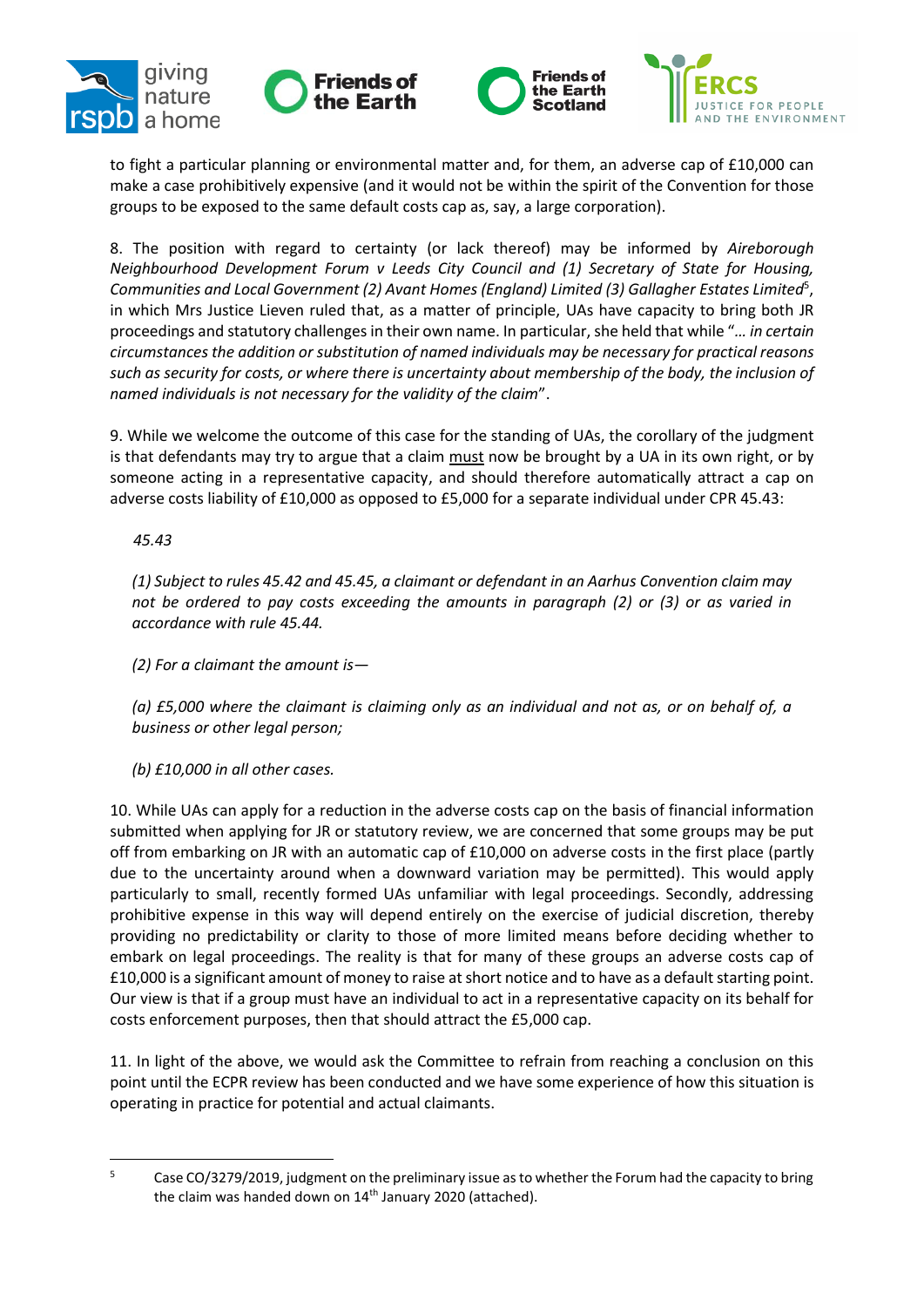







## **Level of costs caps**

### **(a) Default levels of costs caps**

12. In its Second progress review of the implementation of decision VI/8k on compliance by the UK, the Compliance Committee considered that the default levels of £5,000 for individuals and £10,000 in other cases, would only be acceptable if there would be measures enabling the costs caps to be varied downwards in order to take into account the financial capacity of individuals or organizations<sup>6</sup>. The UK maintains that since there are measures enabling the costs caps to be varied downwards in order to take account of the financial capacity of individuals or organisations, that the default level is not something which requires any further comment.

13. Compliance with provisions of the Convention regarding prohibitive expense is not a theoretical matter - what matters is *actual* compliance. The UK has provided no data to confirm the number of applications (and outcomes) in which the default cap has been varied downwards. Similarly, it has not provided any information as to why the default caps are the correct starting points, when clearly £5,000 and £10,000 is a lot of money for some people or organisations to cover and then argue for more protection (instead of more protection to start with). It is not clear why the complete data set on all variations cannot be supplied and the UK has provided no explanation on this point. This is precisely the sort of issue that a review of the ECPR would have clarified. We understand the reasons why such a review has not yet proven possible, but in its absence we see no basis to conclude the ECPR is working effectively and that compliance with Article 9(4) of the Convention is assured in every case.

14. We would also like to reiterate that the outcome of any application for variation is not reasonably predictable. The process is inherently uncertain and a range of other factors can have a chilling effect on the willingness of claimants to take claims in the first place. These other factors include: (i) the fact that the starting point/default cap can be prohibitively expensive in itself; (ii) additional practical barriers are engaged, such as the costs of making the application and possibly paying a court fee; and (iii) uncertainty around the legal process regarding variation (including the highly adversarial approach taken by defendant public bodies, and the exercise of judicial discretion). In our experience to date we are not aware of a single successful variation downwards by a claimant.

# **(b) Variation of costs caps**

15. Paragraph 10 of the UK's third report refers to data provided to the RSPB and Friends of the Earth in October and December 2019 pursuant to a request to provide the total number of applications in which the defendant sought to vary the costs caps. We summarise below the UK's observations about this data:

- The number of applications for JR for these two years is not unusually high or low as an annual total (see for example, numbers from years 2013 – 2017 set out on page 31 of A Pillar of Justice by Friends of the Earth<sup>7</sup>, using data provided by the UK Government);
- In a period of 27 months, of the 279 JR applications, the defendant sought to vary the costs caps in 39 cases (13%) and the court ordered a variation in 7 cases (2.5%);

<sup>6</sup> See paragraph 45

<sup>&</sup>lt;sup>7</sup> The *joint* report by Friends of the Earth and the RSPB can be found [here](file:///C:/Users/Carol%20Day/Documents/The%20number%20of%20applications%20for%20judicial%20review%20identified%20as%20Aarhus%20Convention)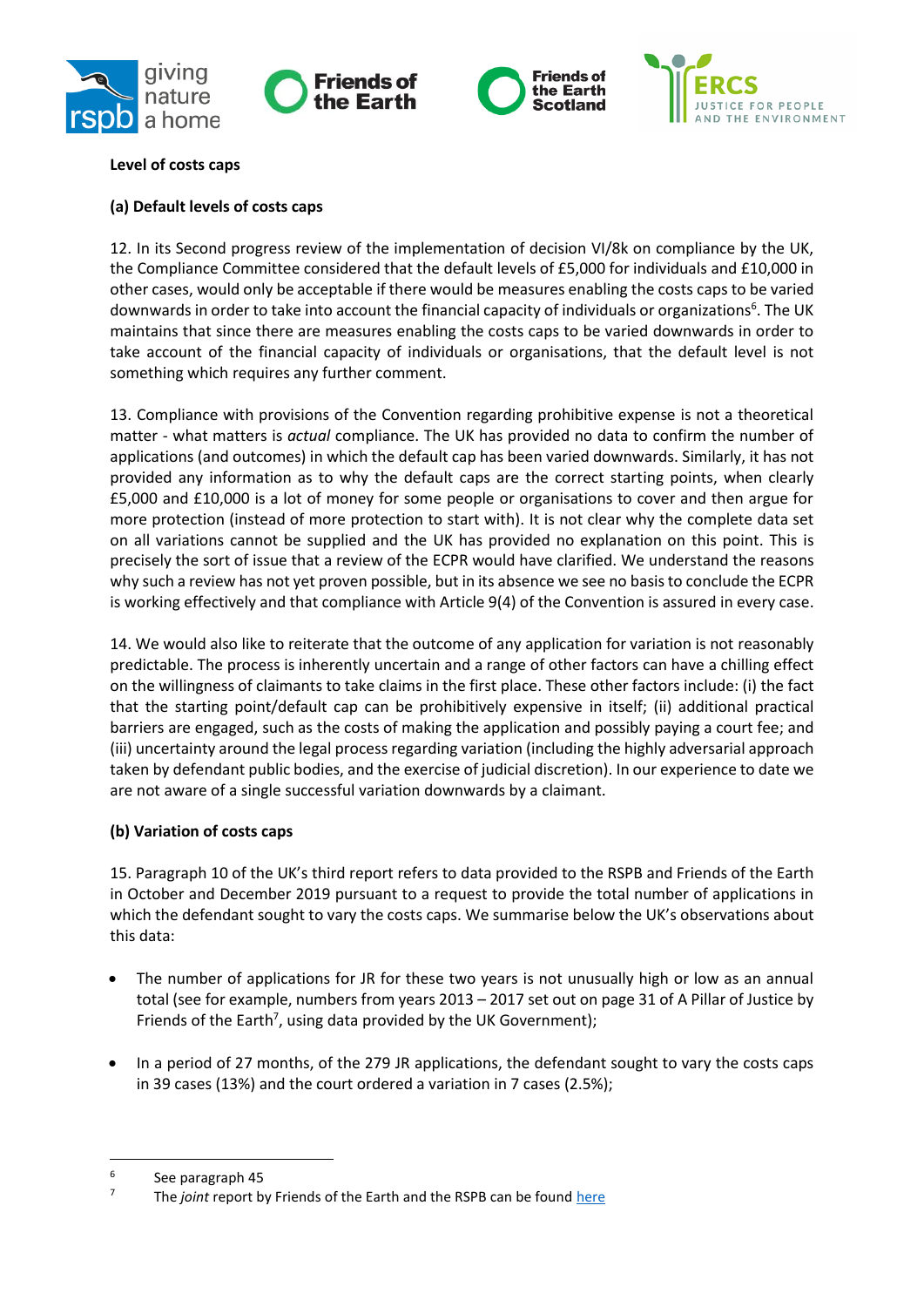







- The majority of applications made to vary the cost caps were made at the earliest stage in the proceedings, i.e. with the Defendant's Acknowledgment of Service;
- In all but one of these cases, the court considered the variation application at the same time as whether to grant permission to seek judicial review, and the decisions were made on the papers rather than at an oral hearing;
- It is difficult to draw definitive conclusions from this relatively small sample of data, but the rules are working as intended and provide a clear, transparent and consistent framework to ensure that costs are not prohibitively expensive for claimants; and
- The observers' requests for data did not include the number of applications in which claimants sought to vary the default cost cap downwards, and what the outcomes were.
- 16. We make the following points in response:
- (1) Focusing on only the last two years of data gives a misleading impression of a report examining the trend in the number and success rates of cases since 2013 (see Graph 1A *Number of applications for JR identified as AC claims*).
- (2) We consider the figure of 13% (being the proportion of cases in which the defendant sought to vary the cap) is relatively high. While it is reassuring to note the court subsequently ordered a variation of the cap in only a small (2.5%) proportion of cases, we are concerned that defendants would appear to be incorrectly applying for the caps to be increased (in 11.5% of cases). We would also point out that the fact that defendants are applying to vary the caps at these levels could, in itself, deter claimants from applying for JR. It can also add expense and complexity in these cases where claimants have to respond to such applications after they have filed their claims.
- (3) We assume that one of the two cases in which the application was made to vary the cap after the Acknowledgment of Service was *R (oao Friends of the Earth Limited) v SSHCLG*, <sup>8</sup> a case seeking to challenge the Government's failure to conduct a Strategic Environmental Assessment (SEA) on the National Planning Policy Framework (NPPF). The Government reserved its position in the Acknowledgment of Service, and then sought to challenge the claimant's cap much later in proceedings after permission stage, with the result that the matter was only resolved by the Court less than a month before the substantive hearing. The Government then sought to challenge the claimant's cap again  $-\frac{after}{text}$  judgment had been given.

In another case that we are aware of, *R (Bennett) v Cumbria County Council and West Cumbria Mining<sup>9</sup>* , the Interested Party applied for the cap to be varied at a Directions hearing and well after permission had been granted. The application was on the basis that the Claimant was not an individual, because a large group of campaigners wished to attend the hearing, so the Interested Party sought to argue that the higher cap should apply. This was despite the Claimant making it abundantly clear in her schedule of financial resources that she was acting in a representative capacity on behalf of a UA. The Interested Party subsequently abandoned that application in light of those submissions from the Claimant, yet this serves as an example of how parties can pursue the variation provisions to make litigation difficult for the Claimant.

<sup>8</sup> [2019] EWHC 518 (Admin)

<sup>9</sup> Case No: 4880/2019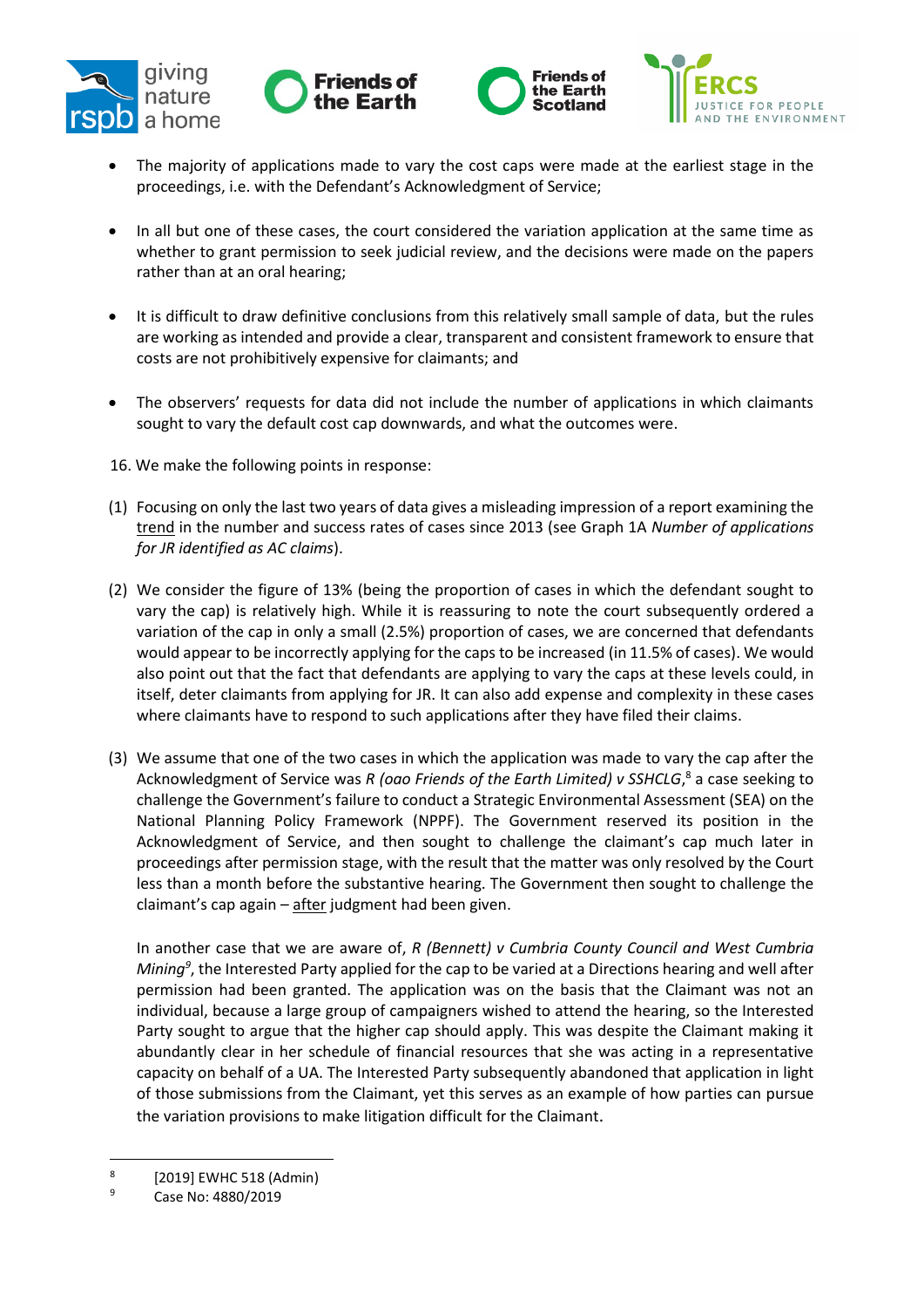







These cases demonstrate that the rules do not provide certainty and reasonable predictability for claimants and allow an unprincipled approach. They permit late applications to vary on purported grounds that there has been a change in position – notably, the second variation attempt in the NPPF case was based in part on the "change of position" which the Government alleged was created by the Judgment itself being handed down. Responding to spurious and ultimately unsuccessful attempts to vary the Claimant's cost protection increased the cost and complexity of the proceedingssignificantly. It would clearly be helpful for the UK to provide more comprehensive information about applications to vary cost caps that it has been involved in or the Ministry of Justice holds data on.

- (4) This may be a small sample of data, but we must work with what we have in the absence of a review of the ECPR.
- (5) The Rules may be working "as intended" but that is not the requisite measure here what matters is whether they are working to ensure legal review mechanisms are clear, consistent, fair, timely and not prohibitively expensive in accordance with Articles 3(1) and 9(4) of the Convention.
- (6) We agree that it would be helpful to have data on the number of applications in which claimants sought to vary the default cost cap downwards, and what the outcomes were. We invite the UK to provide comprehensive data at its earliest convenience.

# **(c) and (d) Trigger for variation and procedural stage at which a variation can be sought**

17. We refer the Committee to comments made in paragraph 10(3) above.

18. Finally, we refer the Committee to *R (Finch) v Surrey County Council & others<sup>10</sup>*, in which the Interested Party, following a contested renewal hearing, applied for its costs of the Acknowledgment of Service in addition to the Defendant. At that stage, the Court had capped the Claimant's costs at £5,000 when refusing permission on the papers. However, on renewal, the Court increased the cap to £10,000 in order to accommodate the Interested Party's application for costs, even though the Defendant's and Interested Party's costs combined were only marginally over the £5,000 cap. This is considered to be an abuse of the rules by third parties, and a misapplication of the variation provisions by the Court. This decision is under appeal.

# **Costs for procedures with multiple claimants**

19. The UK maintains that it is fair to each claimant that a separate cost cap applies and that this applies both ways, i.e. where there are three defendants and one claimant, each defendant will have a separate costs cap but the claimant has only one. Moreover, the UK asserts that multiple claimants or defendants increase the administration of proceedings, can increase the complexity of the legal arguments and matters to be addressed by the defendant and resolved by the court and that outcomes may be complex, with the court upholding some claims and not others.

20. We acknowledge there may be situations in which multiple claimants are addressing the same underlying legal point but there may be differences in the factual circumstances surrounding them. We are aware of one such case (which is due to be issued imminently) in which three claimants are challenging the same point of law but each case has factual differences. It is recognised in this situation

<sup>10</sup> CO/4441/2019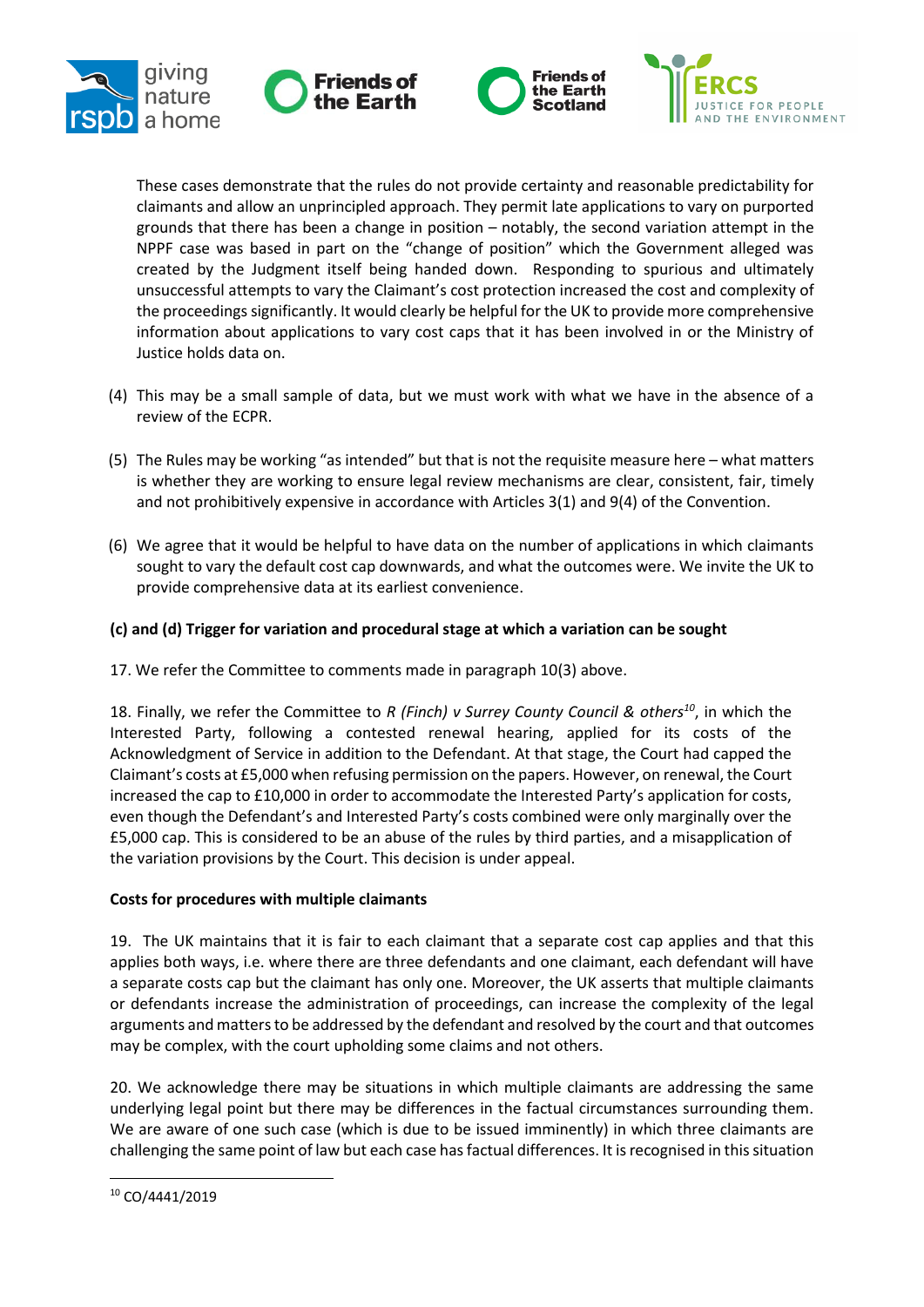







that the outcome may not be the same for each claimant and they have accepted that the £10,000 adverse cap attaches to each of them.

21. However, that is quite different to a situation in which numerous organisations have come together for the purpose of making an application for JR on an entirely common legal basis and with no distinguishing factual circumstances. In that situation, there is no increase in the administration of proceedings, no increased complexity of argument and one common outcome. In this situation there should be one adverse costs cap for all of them.

22. The UK has accepted that multiple parties can increase the administrative and financial burden in a case. That is true for all parties involved. The UK also maintains that where there are three defendants and one claimant, each defendant will have a separate costs cap (see paragraph 18 above). This may be true but there are circumstances in which it may fail to provide compliance with the Convention. CPR 45.43(4) (below) operates as a presumption against varying the reciprocal cap that protects defendants, subject to judicial discretion: "*the amounts…may not be exceeded, irrespective of the number of receiving parties*". Where there is one defendant but more than one Claimant in a single claim (as explained can happen at 20 and 21 above) this risks cases being "too expensive to win" for claimants. The default starting point will be no additional liability for the defendant without variation but the claimants' aggregate costs could easily exceed £35,000 (which, in fact, can also be the case even if there is only one claimant):

### *45.43*

*(1) Subject to rules 45.42 and 45.45, a claimant or defendant in an Aarhus Convention claim may not be ordered to pay costs exceeding the amounts in paragraph (2) or (3) or as varied in accordance with rule 45.44.*

*(2) For a claimant the amount is—*

*(a) £5,000 where the claimant is claiming only as an individual and not as, or on behalf of, a business or other legal person;*

*(b) £10,000 in all other cases.*

*(3) For a defendant the amount is £35,000.*

*(4) In an Aarhus Convention claim with multiple claimants or multiple defendants, the amounts in paragraphs (2) and (3) (subject to any direction of the court under rule 45.44) apply in relation to each such claimant or defendant individually and may not be exceeded, irrespective of the number of receiving parties.*

As the Committee has previously noted, there is no basis in the Convention to protect defendants in this way. Doing so potentially inhibits claimants from recovering their costs such that prohibitive expense can occur, because fairness is to be understood by what is fair to the claimant.<sup>11</sup> Whilst it is true that variation – if it were agreed to by the court – can remove the problem, this entails an additional and uncertain procedural obstacle (which can be and often will be contested by the defendant) that can create additional cost and unwelcome complexity for the claimant to engage with.

<sup>&</sup>lt;sup>11</sup> See the Findings and recommendations with regard to communication ACCC/C/2008/33 concerning compliance by the United Kingdom of Great Britain and Northern Ireland, paragraph 135, available [here](https://www.unece.org/fileadmin/DAM/env/pp/compliance/C2008-33/Findings/ece_mp.pp_c.1_2010_6_add.3_eng.pdf)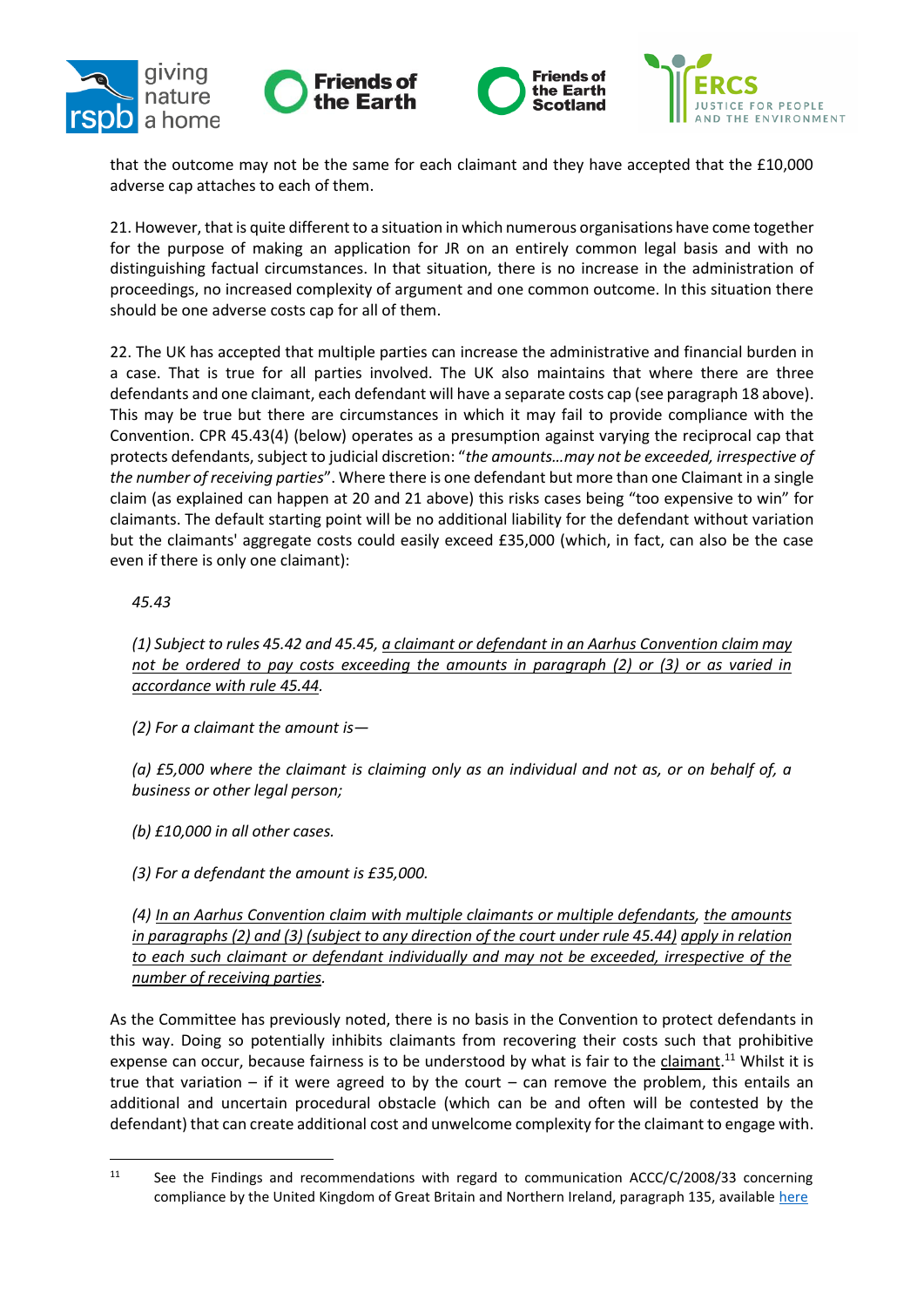







We are unaware of any cases in which the reciprocal cap has been increased<sup>12</sup> (and we submit that this is another point the ECPR Review could usefully examine). The starting point should simply be that there is no reciprocal cap for the defendant, and this problem would then not exist and greater compliance with the Convention would be achieved. At the very least, the starting point in the rules should not be onerous for claimants, and specifically provide for multiple claimants recovering from a single defendant without the need for additional procedural hurdles and variations.

### **Costs protection on appeal**

23. We confirm that our comments on this issue in the UK's Second Progress Report<sup>13</sup> still apply.

### **Schedule of claimant's financial resources**

24. The UK maintains there is no evidence that the requirements of CPR 45.42, to provide a schedule of the claimant's financial resources with the claim form have had any chilling effect. Moreover, that if the data from 2017-2019 is typical, there will be very few applications to vary a cost cap which are determined at an oral hearing (and that the UK is not aware of any evidence or any specific instances where claimants have encountered problems in this regard).

25. Unless we have direct experience of claimants who have decided not to issue proceedings because of the requirement to provide a schedule of financial resources, it is patently difficult to prove this is a problem. However, we refer the Committee to the observation in *A Pillar of Justice* that the number of overall claims is decreasing, which could be broadly indicative of that. Moreover, the requirement to provide a schedule of financial resources should not be divorced from the fact that the statement provides a basis for the defendant to apply for an increase in the cap – which we know, from the data provided by the UK, happens in a disproportionate number of instances (see para 16(2), above).

# **Costs relating to determination of an Aarhus claim**

26. The UK maintains that it has seen no evidence of a sustained increase in applications to challenge whether a claim is an Aarhus claim. We assume the reference to "sustained" is because there would appear to have been a large increase in the number of challenges in the period between 28 February 2017 to 31 May 2018 (following the implementation of the new Civil Procedure Rules relaxing the financial consequences for defendants when making unsuccessful challenges) and then an unexplained steep fall, as shown in *A Pillar of Justice<sup>14</sup>* (see Dataset 6 at page 24). We would point out there was a clear increase in the number of challenges to the status of Aarhus Convention claims by defendant public bodies seeking to remove costs protection from claimants in Datasets 3, 4 and 5, which merits investigation. Pending a review of the ECPR, we see no reason to assume the fall in Dataset 6 is anything more than a likely data anomaly. We would also emphasise that the UK may not have seen any evidence, but neither has it conducted any proper review into the matter and presented its own informed conclusions.

<sup>&</sup>lt;sup>12</sup> Moreover, we are aware of a case in Northern Ireland in which the claimants, after consulting with counsel, decided it would be too difficult and too big a diversion of energy and resources to try and apply for the reciprocal cap of £35,000 plus VAT to be raised. They ended up having to bear a major part of their own costs despite winning. As objectors, after winning, may then face further similar development proposals this depletion of available funds may result in a further challenge being unaffordable.

<sup>13</sup> See [here](https://www.unece.org/fileadmin/DAM/env/pp/compliance/MoP6decisions/VI.8k_UK/Correspondence_with_Observer/frObs_RSPB_etc_VI.8k_13.03.2020.pdf)

<sup>&</sup>lt;sup>14</sup> See Graph 2A: % of the total applications identified as AC claims that were successfully challenged by defendant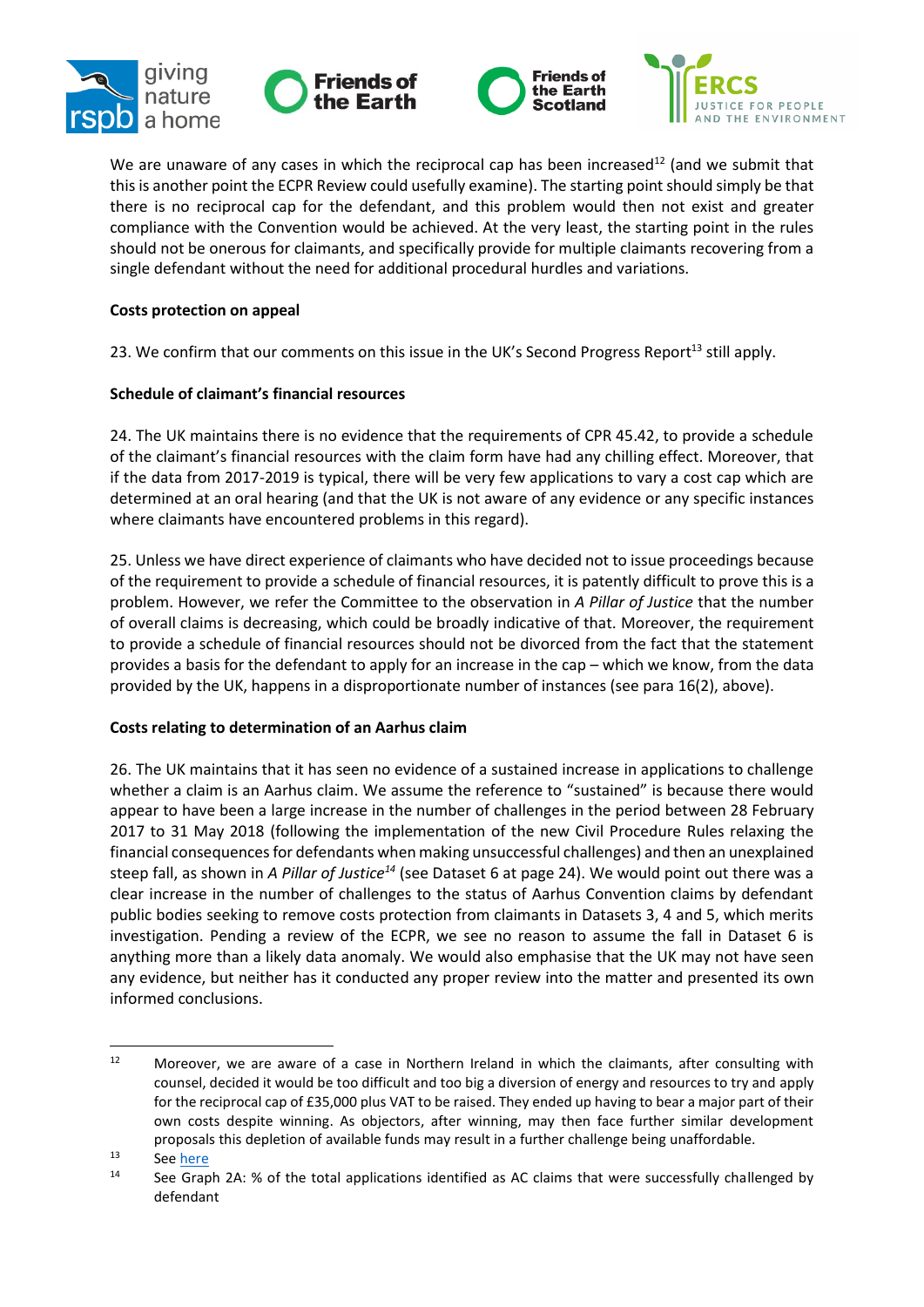







## **Cross-undertakings for damages**

27. Pending a review of the ECPR, we remain of the view that few applications for interim relief are made. We are, however, aware of two cases in 2020. The first was *Christopher Packham CBE v (1) Secretary of State for Transport (2) The Prime Minister (3) HS2 Ltd<sup>15</sup>* concerning the Government's decision to proceed with the construction of Phase 1 of the HS2 Railway following the Oakervee Review. In this case, Lord Justice Coulson and Mr Justice Holgate (sitting as a Divisional Court) refused permission for JR on all four grounds and held that there was "*no justification for the grant of any*  interim injunction". In the second, on 28<sup>th</sup> August 2929, Mr Justice Holgate again refused an application for temporary interim relief to suspend the coming into effect of two Statutory Instruments sanctioning a wide range of Permitted Development Rights in an application for JR brought by *Rights: Community: Action v Secretary of State for Housing, Communities and Local Government<sup>16</sup>* on the basis that it was misconceived:

*(1) In this case the application for urgent interim relief on paper is misconceived. The orders were laid before Parliament and publicised as long ago as 21 July. It was then widely known that the statutory instruments would come into effect on 31 August. No justification has been advanced for the time taken by the Claimant, even allowing for Covid 19, not to send a preaction protocol letter until 21 August and for setting a peremptory deadline for the Defendant's reply. Given the nature of the challenge to the legislation and the implications of the interim relief sought, it is obvious that the claim for that relief, and to that extent for judicial review, should have been brought substantially earlier so that an inter partes hearing could take place sooner. Plainly the Defendant was entitled to have a proper opportunity to respond and to be heard before the court could be asked to consider granting interim relief of this nature. The time period before the legislation comes into force was ample for that proper course to be followed.*

28. It remains our experience that interim relief is rarely granted. Pending a review of the ECPR we would assume that this may be because of the high thresholds that need to be met – the claimant must be able to demonstrate that there is the threat of significant environmental damage and that an injunction is required to preserve the factual basis of the proceedings. Moreover, the rules as they are currently operating imply an additional financial burden in addition to the default cap.<sup>17</sup>

#### **Costs orders against or in favour of interveners and funders of litigation**

29.The Committee sought clarification from the UK in two matters. Firstly, whether if making a cost order against an intervener in an Aarhus Convention claim, the court would have regard to the default costs caps applicable to the parties under CPR 45.43(2). Second, whether if an unsuccessful claimant is ordered to pay costs of an intervener, the claimant's maximum costs liability remains the capped level provided in CPR 45.43(2).

30. The UK confirmed that CPR 45.41-45 only refers to claimants and defendants and that interveners will not recover their costs from either of the parties unless the court considers there are exceptional circumstances. However, the UK points out that common practice would ensure that the costs liability of an intervener is resolved at the point a party is given permission to intervene. The UK also confirmed that CPR 45.43(1) confirms that the costs cap relates to the total

<sup>15</sup> [2020] EWHC 829 (Admin)

<sup>&</sup>lt;sup>16</sup> Crown Office Reference: CO/3024/2020

See CPR PD 25 available [here](https://www.justice.gov.uk/courts/procedure-rules/civil/rules/part25/pd_part25a)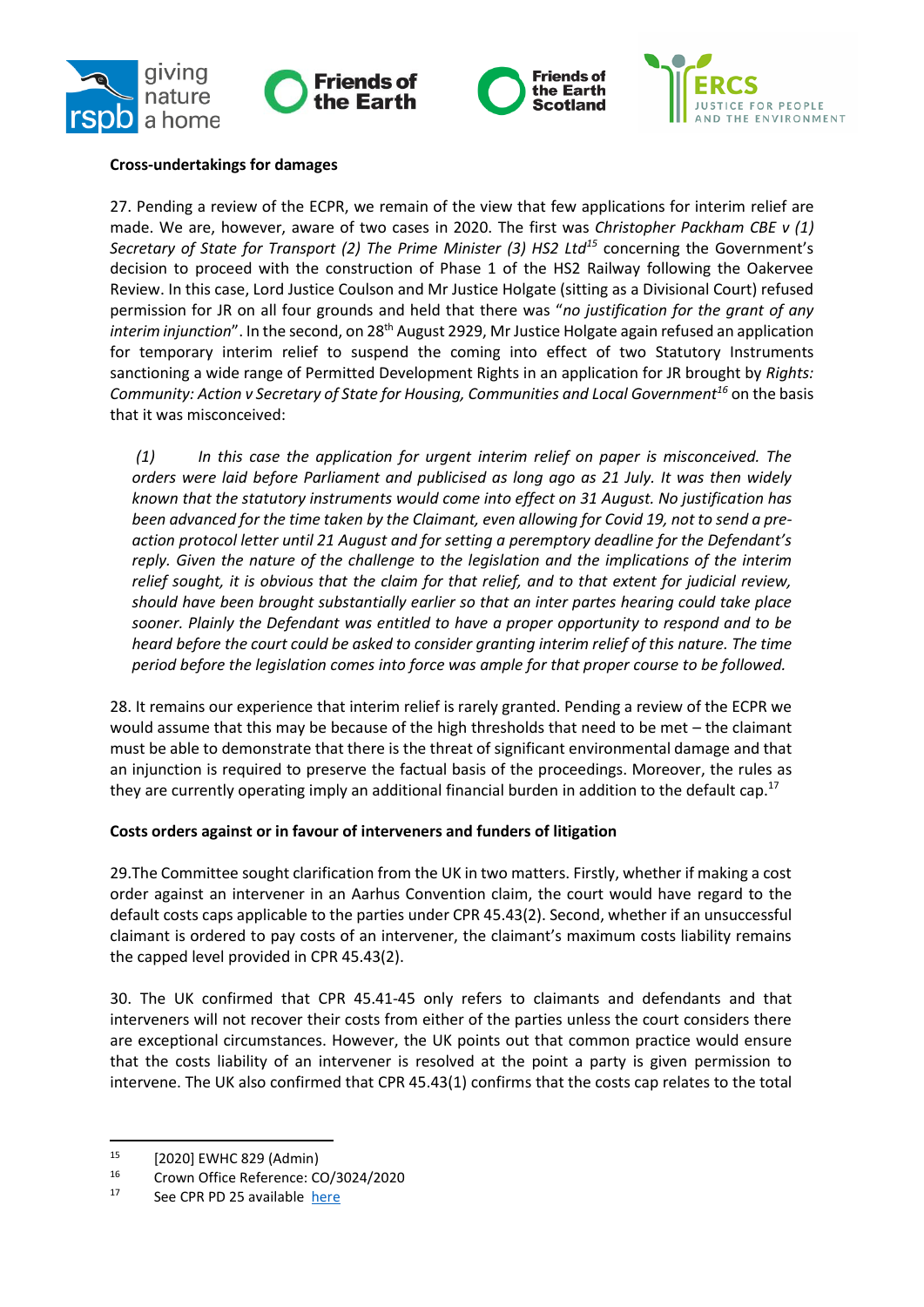







costs that a claimant or defendant may be ordered to pay. This would therefore include any costs of an intervener an unsuccessful claimant was ordered to pay.

31. It is our experience that JR interventions (certainly in support of the claimant) are now rare<sup>18</sup> following the passage of the Criminal Justice and Courts Act 2015.<sup>19</sup> Section 87 of the Act requires the Court to order the intervener to pay any costs that the court considers have been incurred by a party as a result of the intervener's involvement in that stage of the proceedings if one of the conditions below are met:

- (a) the intervener has acted, in substance, as the sole or principal applicant, defendant, appellant or respondent;
- (b) the intervener's evidence and representations, taken as a whole, have not been of significant assistance to the court;
- (c) a significant part of the intervener's evidence and representations relates to matters that it is not necessary for the court to consider in order to resolve the issues that are the subject of the stage in the proceedings;
- (d) the intervener has behaved unreasonably.

# **Scotland**

32. As the Committee is aware, the Scottish Government, on behalf of the UK as party to the Convention, purports to meet the requirements of Article 9 within Scotland through court rules on protected expenses orders ("the PEO rules"). We are disappointed, therefore, that paragraphs 33 to 37 of the party's final progress report ("the Report") generally give the impression that it has little or no responsibility for the contents of the PEO rules: the Scottish Government "would expect that" the rules have a certain meaning (paragraphs 33 & 37 of the Report), and "understands that" they have a certain purpose (paragraphs 34, 35 & 36). Its explicit justification for this evasive approach, at paragraph 33, is that "Court rules are the responsibility of the Scottish Civil Justice Council". In this respect, we refer the Committee to Article 27 of the 1969 Vienna Convention on the Law of Treaties, which states that "*A party may not invoke the provisions of its internal law as justification for its failure to perform a treaty*".

33. There is no evidence to support the Scottish Government's expectation "*that the costs cap covers all of the costs of the procedure*" (paragraph 33). In *Martin James Keatings v The Advocate General for*  Scotland, The Lord Advocate, The Scottish Ministers,<sup>20</sup> the applicant made a common law PEO application, as opposed to one under the PEO rules (which are specific to Aarhus claims), and the Court observed that "*So far, PEOs in Scotland appear only to have regulated legal expenses, and have not extended to an exemption from court fees*." The court declined to decide whether it can competently include court fees in a PEO. If anything, this case suggests that the costs cap might not cover all costs of the procedure.

34. Paragraph 33 of the Report also states that there are no immediate developments with respect to amendment to the PEO rules. The party's failure to take adequate steps to reform the regime, despite repeated findings of non-compliance by the Committee, is relevant both in terms of the potential

<sup>&</sup>lt;sup>18</sup> The only case we are aware of is *Plan B Earth and Others v. Secretary of State for Transport* [2020] EWCA Civ 214, in which WWF-UK intervened in support of the claimants. We invite the Government to include this issue in its forthcoming review of the ECPR

 $19$  See <u>here</u><br> $20$  2020 CSC

<sup>20</sup> 2020 CSOH 75 at paragraph 36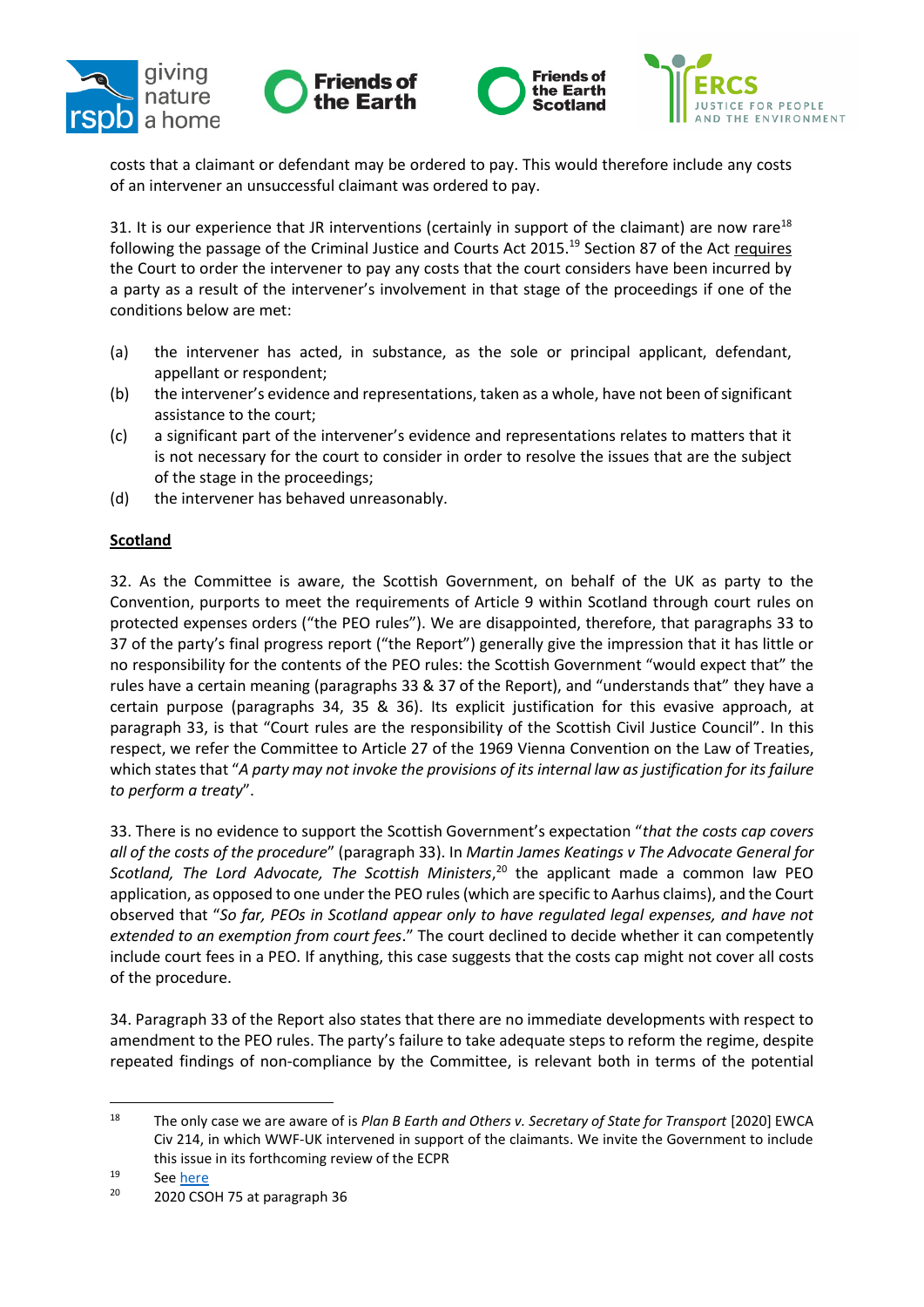







'chilling effect' from recent adverse changes to the PEO rules and in terms of the party's reliance on absence of evidence of such an effect, which is of course not the same as evidence of no effect.

35. We would also draw the Committee's attention to *Martin James Keatings v The Advocate General for Scotland, The Lord Advocate, The Scottish Ministers, <sup>21</sup>* (which concerned the Scottish Parliament's power to legislate for a second independence referendum) for the additional reason that this judgment could create some difficulties for PEO applicants relying on the use of crowdfunding to finance litigation.

36. We note the Committee's comment in its second progress review at paragraph 92 in relation to the types of claims covered by the PEO rules, and are disappointed that the Report includes no response to this comment. It is our understanding that rules of court on qualified one way costs shifting in personal injury cases will be introduced under section 8 of the Civil Litigation (Expenses and Group Proceedings) (Scotland) Act 2018<sup>22</sup>, and that some but not all private Aarhus claims will be covered under this new costs regime.

37. We also agree with the Committee's comments in the second progress review at paragraphs 94- 96 regarding the new flexibility of PEO costs caps in favour of the respondent, and are again disappointed that the Report includes no response to these comments. In summary, we believe that some of the changes made to the PEO rules in 2018 have moved Scotland further away from compliance with the Convention: (i) default PEO caps can be moved in either direction "*on cause shown"* (a low test), which leads to increased uncertainty for litigants, exacerbating the "*chilling effect*"; and (ii) PEOs are not carried over if litigants appeal, only if respondents appeal, and then the cap set is inflexible despite the inevitable incurrence of greater costs by the litigant.

38. It is not clear if the UK's comment in the Report that "*the Scottish Government would expect that the costs cap covers all of the costs of the procedure*" (paragraph 33) refers to the Committee's points regarding downward flexibility of PEO caps or to its comments at paragraph 98 of the second progress review inviting clarification on whether the costs-caps includes all costs of the procedure.

39. However, given the limited case law on PEOs it is not sufficient for the Scottish Government to 'expect' that costs caps cover all the costs of the procedure: we consider that this should be made clear within the PEO rules. Regarding the level of caps, the rules should be changed to revert to the previous version where costs caps could only be varied in a way that is favourable to the PEO applicant, i.e. decreased in the case of liability for the other side's costs, and increased in terms of the cross-cap. Furthermore, we note that the Party concerned has not responded to the Committee's finding (in paragraphs 99 & 100 of the second progress review) that it is not in compliance in relation to PEOs at appeal for claimants.

40. We agree with the Committee's comments at paragraph 105 of the second progress review, note the party's response at paragraph 34 of the Report – namely that it is "not aware of any effect arising from this provision to date" – and observe that the very nature of the chilling effect (which the new requirement described there increases) means that evidence of an adverse effect arising from this provision would be difficult to come by. Moreover, there are fewer cases in Scotland than in England/Wales, which means that it takes much longer to demonstrate effect or lack of effect. However, we would suggest the complete absence of any reported applications under the PEO rules since the introduction of the new rules in 2018 is evidence ofthe chilling effect of those new provisions.

 $\frac{21}{22}$  *Ibid* 

<https://www.legislation.gov.uk/asp/2018/10/section/8> - not yet in force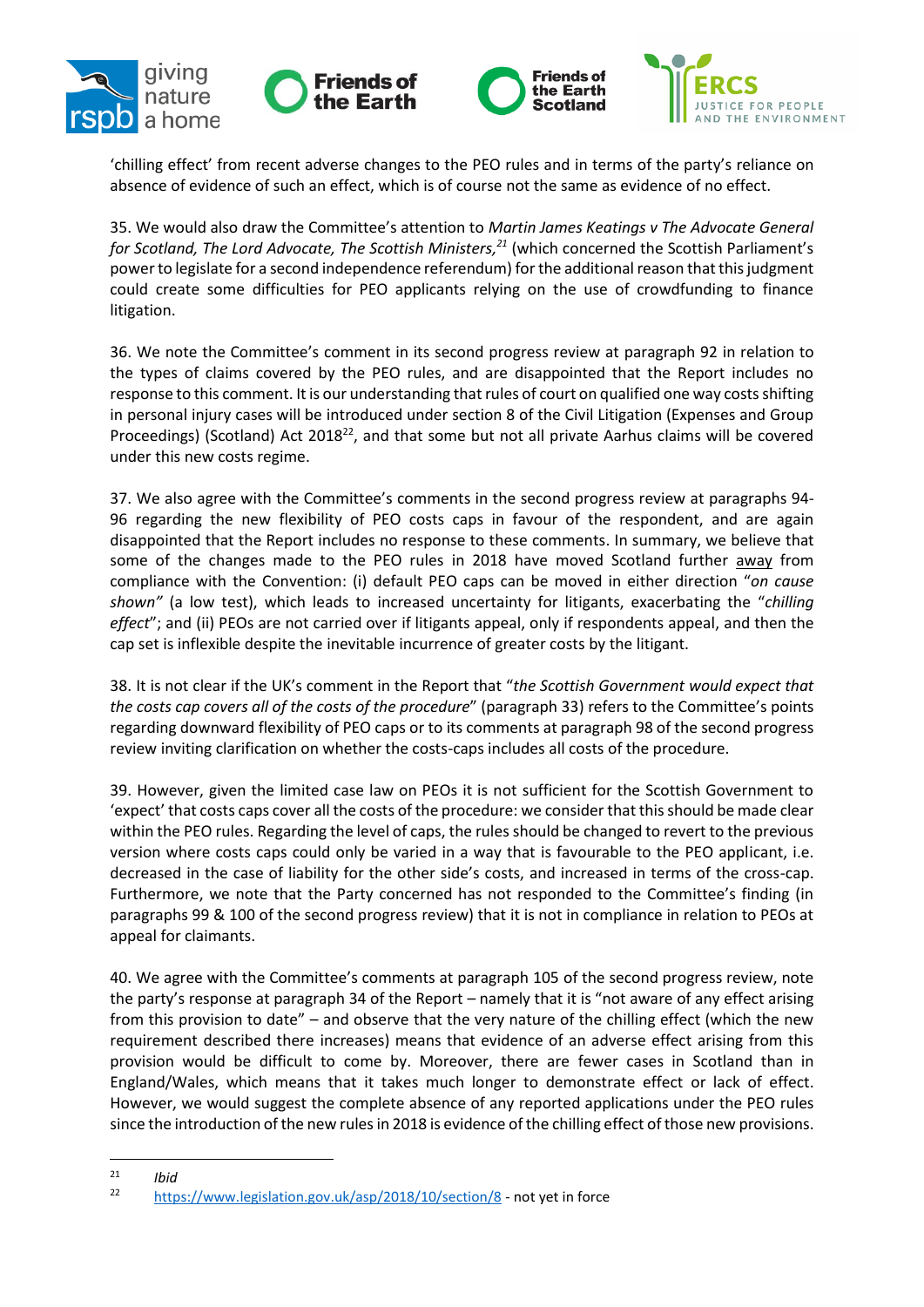







41. We agree with the Committee's comments at paragraph 106 of the second progress review and consider there is no justification to require such an evaluation by the litigant of other parties' expenses. If the Court requires that information, it can ask those other parties to provide it, rather than adding to the applicant's risk – provided such an evaluation is binding on those parties.

42. With regard to the Committee's comments at paragraph 107 of the second progress review and the UK's response at paragraph 36 of the Report, we note the Scottish Government's admission that the costs of interveners do not form part of the cost caps (i.e. that there is no special provision within the costs regime for interveners). Even if granted a PEO, an applicant has no protection against paying the adverse expenses of a 3rd party intervener, which could be prohibitive by themselves. We would refer the Committee to the case of *The John Muir Trust v The Scottish Ministers,<sup>23</sup>* in which the thirdparty intervener Scottish and Southern Energy initially sought expenses of £350K, reduced to £50K on negotiation.<sup>24</sup> This seems to completely undermine the PEO system.

43. With further regard to the Committee's comments at paragraph 107, we consider that to improve compliance in Scotland in relation to interventions:

- Consideration should be given to improving public information about upcoming and current cases;
- The Court of Session Rules on interventions in judicial reviews should be amended to give interveners the right to receive court papers; and
- The Rules should provide expressly for PEOs in public interest interventions, in line with the UK Supreme Court rules on interventions, such that orders for expenses will not normally be made either in favour of or against interveners.

We note these recommendations are put forward in a report on Barriers to Public Interest Litigation co-published by a number of civil society organisations (including FoES) in Scotland.<sup>25</sup>

44. The Scottish Government states that it would "expect" that court fees would be included in the costs regime (paragraph 37 of the UK's final report responding to paragraph 108 of the Committee's second progress review). As stated above, there is no evidence to support this expectation, and this uncertainty could be prevented by explicitly including court fees within the scope of expenses which are covered by the PEO rules. We also refer the Committee to comments in relation to the *Keatings* case (above), which suggests that court fees may not be covered.

45. At paragraph 109 of its second progress review, the Committee asked what measures are provided to protect financial information where a public hearing is needed as part of a PEO application (having noted that the potential absence of confidentiality for financial information may have a chilling effect). The Scottish Government maintains that it is unaware of any PEO applications that have required a written hearing. It is not clear what this means. Furthermore, we note that the Scottish Government has not responded to the Committee's request. We are not aware of any measures which could be used to protect financial information in a public hearing.

 $^{23}$  [2016] CSIH 61

The settlement for legal expenses is reported here - [https://tfn.scot/news/charitys-50k-pay-out-to](https://tfn.scot/news/charitys-50k-pay-out-to-energy-firm)[energy-firm](https://tfn.scot/news/charitys-50k-pay-out-to-energy-firm)

 $25$  Report availabl[e here](https://foe.scot/resource/overcoming-barriers-public-interest-litigation-scotland/)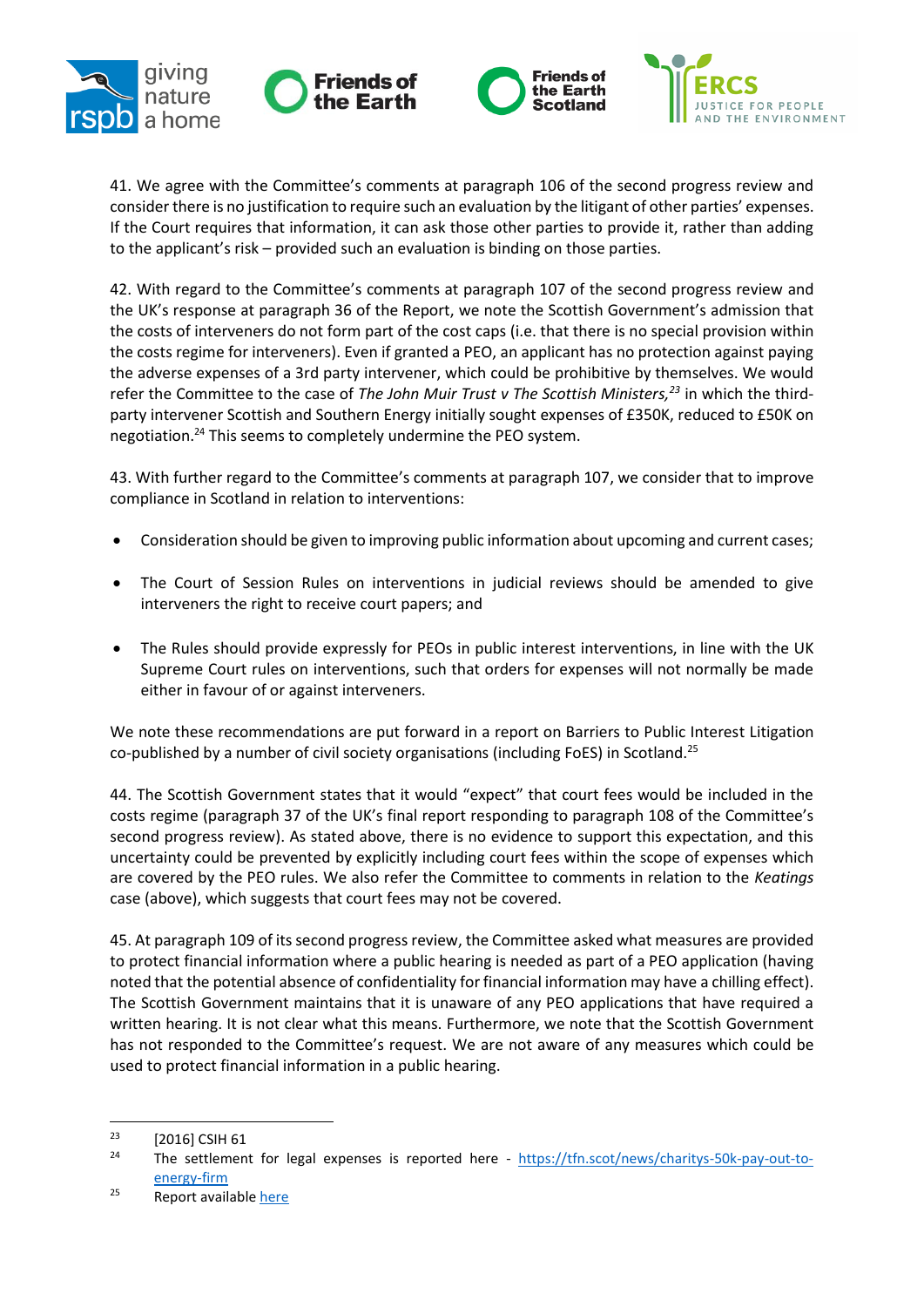







46. Regarding the Committee's comments at paragraph 110 of the second progress review and the party's response at paragraph 39 of the Report, we welcome the Scottish Government's commitment to legal aid reform. We note, however, that it has not responded to the Committee's invitation to comment on any of the three specific points that we raised following the party's previous progress report. There are no publicly available plans to suggest that Regulation 15 of the Civil Legal Aid Regulations will be amended, but we hope that the Scottish Government takes the opportunity in the forthcoming legislation to address our longstanding concerns regarding that Regulation, in order to ensure that litigants in public interest environmental cases can access legal aid and to open up legal aid to community groups, as well as addressing our concerns about legal aid caps.

47. We welcome the Scottish Government's consideration of incorporating the right to a healthy and safe environment and, as part of this, the provisions of the Aarhus Convention into Scots Law, and urge Ministers to commit to doing so. Friends of the Earth Scotland and the RSPB are involved in the work of the National Taskforce for Human Rights Leadership that is now taking forward the recommendations of the advisory group mentioned at paragraph 40 of the Report. However, as a general point we would add that there is no guarantee that the incorporation of the Convention into Scots law alone will resolve the longstanding problems with access to justice and non-compliance with Article 9. This process should not be used as an excuse to further delay the reforms which are required in this area.

# **Northern Ireland**

48. The Committee raised two issues, as recorded in paragraphs 112-118 of its Second progress Review, namely:

(a) the types of claim covered; and

(b) cross-undertakings for damages in case involving applications for injunctive relief.

In its Third Progress Report the UK Government has responded to these two issues, respectively, in paragraphs 41 and 42.

49. With reference to paragraph 41, the UK Government's response does not set out or explain the basis on which private law claims concerning the legality of activities which may have a significant effect on the environment are excluded from the statutory cost protection regime. To say that they will take into account any developments in the other UK legal jurisdictions and the views of stakeholders indicates that there is little or no current intention, on the Government's part, to actively address this issue and no acceptance that it should be addressed.

50. Regarding paragraph 42, the 2013 Regulations in Northern Ireland (see below) continue to regard the question of cross-undertakings as to damages in Aarhus Convention cases, which involve an injunction application, as a matter of wide judicial discretion. The Court is required to have particular regard to avoiding rendering the case prohibitively expensive for the applicant. Cross-undertakings, as to the respondent's losses resulting from the injunction, may have a place in commercial litigation but it is hard to see what justification there is for such a requirement in proceedings aimed at the protection of the environment and where the Court has determined, on the facts of that case, that an injunction is appropriate. Due implementation of the Convention, it is submitted, requires that such undertakings are not required in Aarhus Convention cases or, at least, the Court is required not to impose them where that is liable to have the effect of rendering the proceedings prohibitively expensive or the court's procedures unfair or inequitable as between the parties.

*"Injunctions*